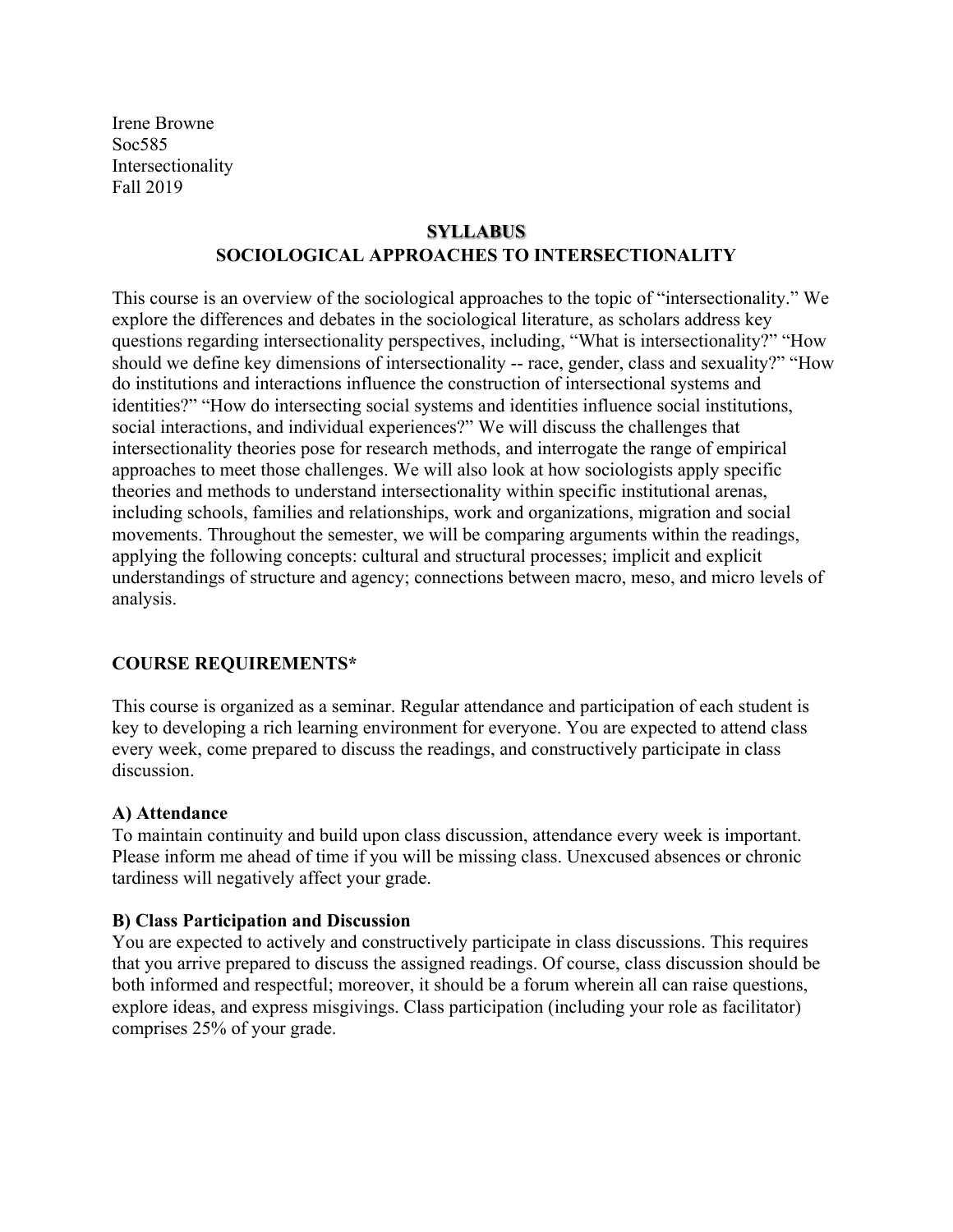### **C) Weekly Memos**

You will prepare a 3-page memo for each week's readings (typed and double-spaced). You should approach these memos as an opportunity to explore ideas rather than as finished products. At a minimum, the memos should demonstrate that you read the material and present some critical engagement with what you read. Use them to digest each week's readings and to respond with questions, criticisms, and new ideas. You should also discuss whether/how the assigned reading(s) could be useful to your final project and present your reasoning for either option ("yes, useful" or "no, not useful.") Please submit your memo on Canvas 30 minutes before the class period and bring a copy memo to class. Late memos will not be accepted. *Memos on the day you facilitate the seminar should be 5 pages and incorporate comments on the "recommended" reading*. The weekly memos comprise 25% of your grade.

### **D) Seminar Facilitator**

Each student will be responsible for leading discussion during one of the weeks of class. You should distribute discussion questions to the class via email two days before your assigned day to facilitate. *Note that everyone will be required to submit 2 discussion questions on Sept. 11, the day before we discuss Marisela's dissertation. She will be joining us via Skype!* Your performance as facilitator (including the 5 page memo) will be incorporated into your participation grade.

#### **E) Final Paper**

*Final paper:* You should write a theoretically-informed paper of at least 15 pages (typed and double-spaced) with an empirical component that engages with the concept of "intersectionality" in some way. You may expand upon one of the issues or theories covered in class, or you can choose a topic that was not the focus of the course materials. Your paper can take one of two forms: 1) a research proposal or 2) an empirical project. You can expand upon a paper that you are writing for another class or that you have previously written, but you must receive approval and articulate how the paper for our seminar is distinct from the other versions that are written or in progress. I ask that each student discuss her topic with me by 10/11 and submit an outline by 11/18. The final paper is due on Dec. 16 and comprises 50% of your final grade.

#### **Required readings:**

Cottom, Tressie McMillan. 2018. *Thick.* The New Press.

DuBois, W.E.B. *The Souls of Black Folk.*

Abu-Lughod. Lila. 2013. *Do Muslim Women Need Saving?* Cambridge, MA: Harvard University Press.

Articles and dissertations on EUCLID electronic reserve.

**\*\*If you have any special needs, please contact me at the beginning of the semester and we will discuss the necessary arrangements (for additional information, visit the Emory Office of Disability Services website; see http://www.ods.emory.edu/).\*\***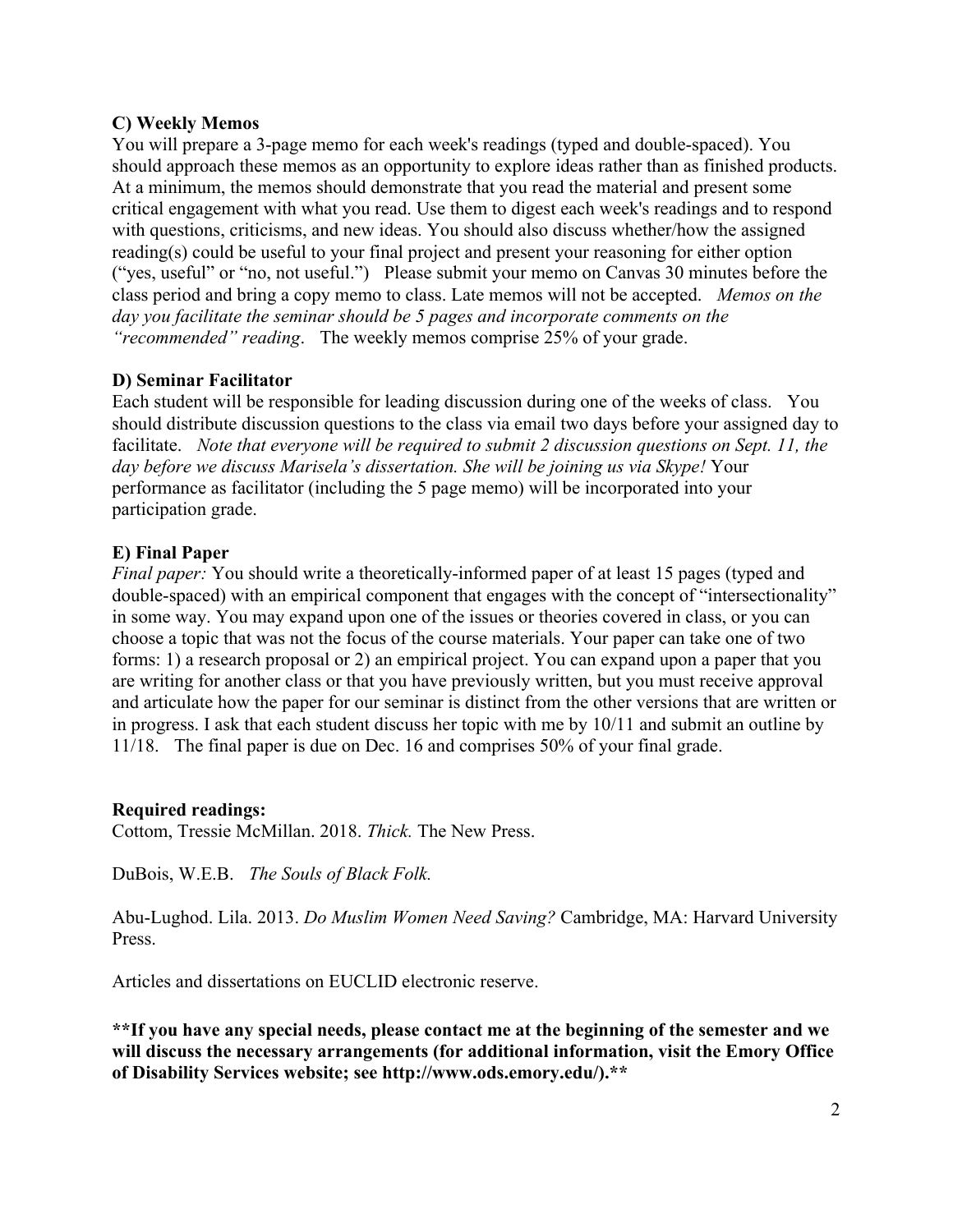# **COURSE SCHEDULE**

## **INTRODUCTION**

#### Aug 29

- Cottom, Tressie McMillan. 2019. *Thick*. "Author's Note" and "Thick" (pp. ix-32)
- Glenn, Evelyn Nakano. 2015. "Settler Colonialism as Structure: A Framework for Comparative Studies of U.S. Race and Gender Formation." *Sociology of Race and Ethnicity* 1(1):54-74.

[Objectives: Begin the conversations about approaches to intersectionality, and ways to generate connections between "history" and "biography." Unpack theories of "settler colonialism" in relation to sociological approaches; gain tools to use this concept in analyzing readings throughout the semester]

# **WHAT IS INTERSECTIONALITY?**

#### *Approaches*

Sept. 5

- Crenshaw, Kimberlé. 1989. "Demarginalizing the Intersection of Race and Sex." *University of Chicago Legal Forum* 139-167.
- Nash, Jennifer C. "Re-thinking Intersectionality." 2008. *Feminist Review* 89(1):1-15.
- Anthias, Floya. 2013. "Hierarchies of Social Location, Class and Intersectionality: Towards a Translocational Frame." *International Sociology* 28(1): 121-138.
- Carbado, Devon. "Colorblind Intersectionality" *Signs* 38(4):811-845.
- Cohen, Cathy. 1997. "Punks, Bulldaggers, and Welfare Queens: The Radical Potential of Queer Politics?" *GLQ* 3:437-465.

Lecture: Browne, Irene and Joya Misra. 2003. "The Intersection of Gender and Race in the Labor Market." *Annual Review of Sociology* 29:487-513.

[Objectives: Critically analyze different approaches to intersectionality used by sociologists. Identify and interrogate how intersectionality is related to experience at multiple levels (macro, meso, micro). Identify and interrogate how sexuality can be deployed as an analytic category and as a disruptive theoretical intervention in intersectional approaches. Explore how intersectional identities and experiences are linked to structural dimensions of intersectionality on the one hand and political activism on the other hand.]

#### Sept. 12

• Martinez-Cola, Marisela. 2017. *The Bricks before Brown v. Board of Education: A*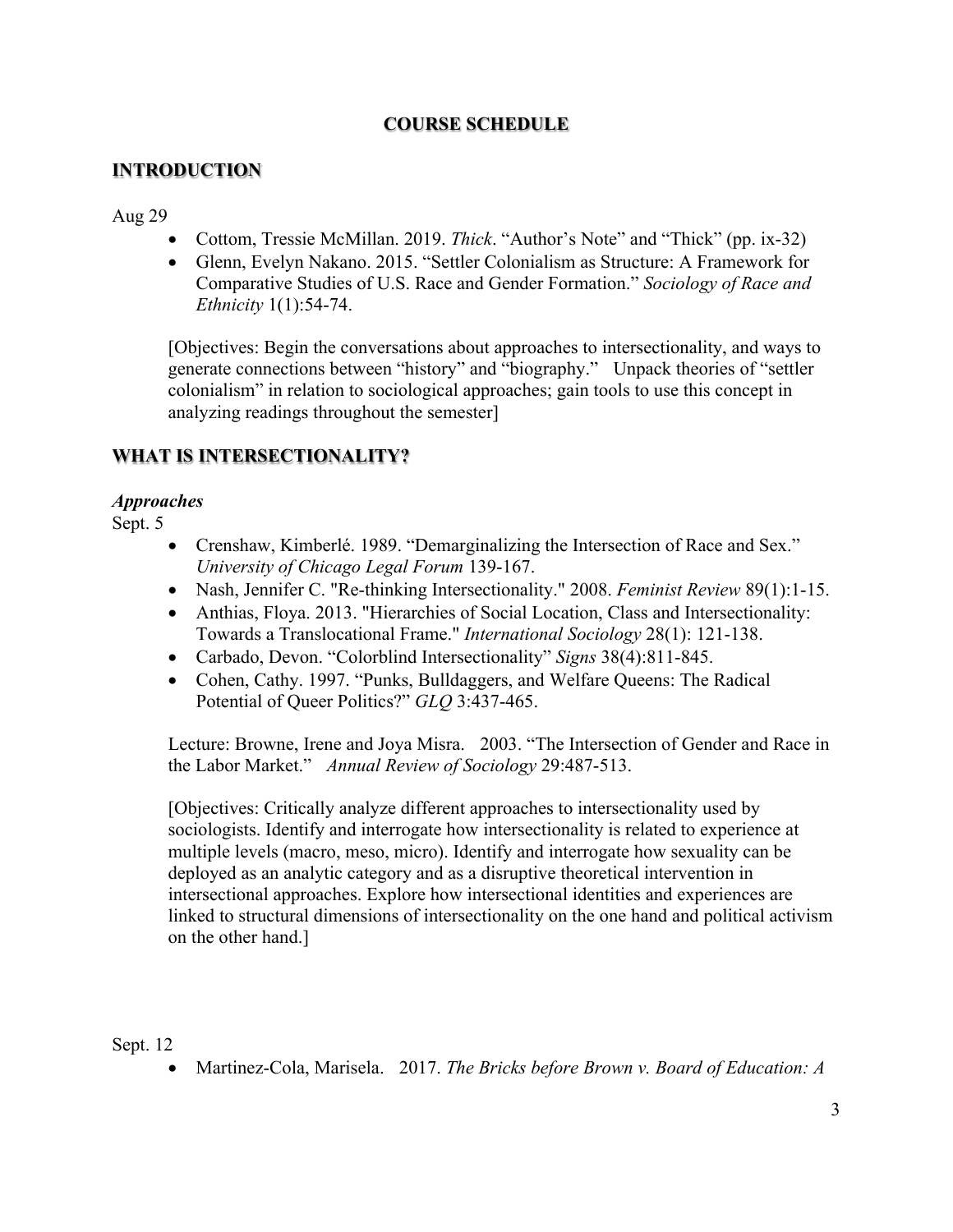*Comparative, Historical Study of Race, Class, Gender in Chinese American, Native American, and Mexican American School Desegregation Cases, 1885-1947.*  Doctoral dissertation. Emory University (available in discover-E). *Everyone is required to submit 2 discussion questions by Sept. 11 at 11 am.*

[Objectives: Cover the arguments of critical race theory; take an in-depth look at how an Emory PhD student uses intersectionality theory as the theoretical framework for her dissertation; take an in-depth look at a multi-method, historical analysis of intersectionality that combines structural, organizational, and individual processes; apply Glenn's "settler colonialism" framework to a study that does not explicitly use this framework.]

#### Sept. 19

• Lila Abu-Lughod. 2013. *Do Muslim Women Need Saving?* Cambridge, MA: Harvard University Press.

[Objectives: Articulate "postcolonial" approach to intersectionality theory; use the critiques of Western-centered intersectionality theory to revisit readings from previous weeks.]

#### *Definitions*

Sept 26 What are sex, gender, sexuality?

- Watch: *One in Two Thousand*. (30 min. Link on e-reserves or through discover-E) Read:
- Davis, Georgiann, and Sharon Preves. 2017. "Intersex and the Social Construction of Sex." *Contexts* 16(1): 80-80.
- Schippers, Mimi. 2007. "Recovering the Feminine Other: Masculinity, Femininity, and Gender Hegemony." *Theory & Society* 36:85-102.
- Pfeffer, Carla A.2014. ""I Don't Like Passing as a Straight Woman": Queer Negotiations of Identity and Social Group Membership." *American Journal of Sociology* 120(1): 1-44.
- Ridgeway, Cecilia,, and Shelley J. Correll. 2004. "Unpacking the Gender System: A Theoretical Perspective on Gender Beliefs and Social Relations." *Gender & Society* 18(4): 510-531.
- Acker, Joan. 1990. "Hierarchies, Jobs, Bodies: A Theory of Gendered Organizations." *Gender & Society* 4(2): 139-158. (also to be discussed on 10/3)

#### *Recommended*

Lorber, Judith. "Paradoxes of Gender Redux." *Gender Reckonings: New Social Theory and Research* (2018): 297.

[Objectives: Recognize and understand differences between and among theories of gender at the structural, organizational, and individual level. Articulate Connell's theory of hegemonic masculinity and Pascoe's critique. Articulate the difference between and the relationship between sex, gender, and sexuality.]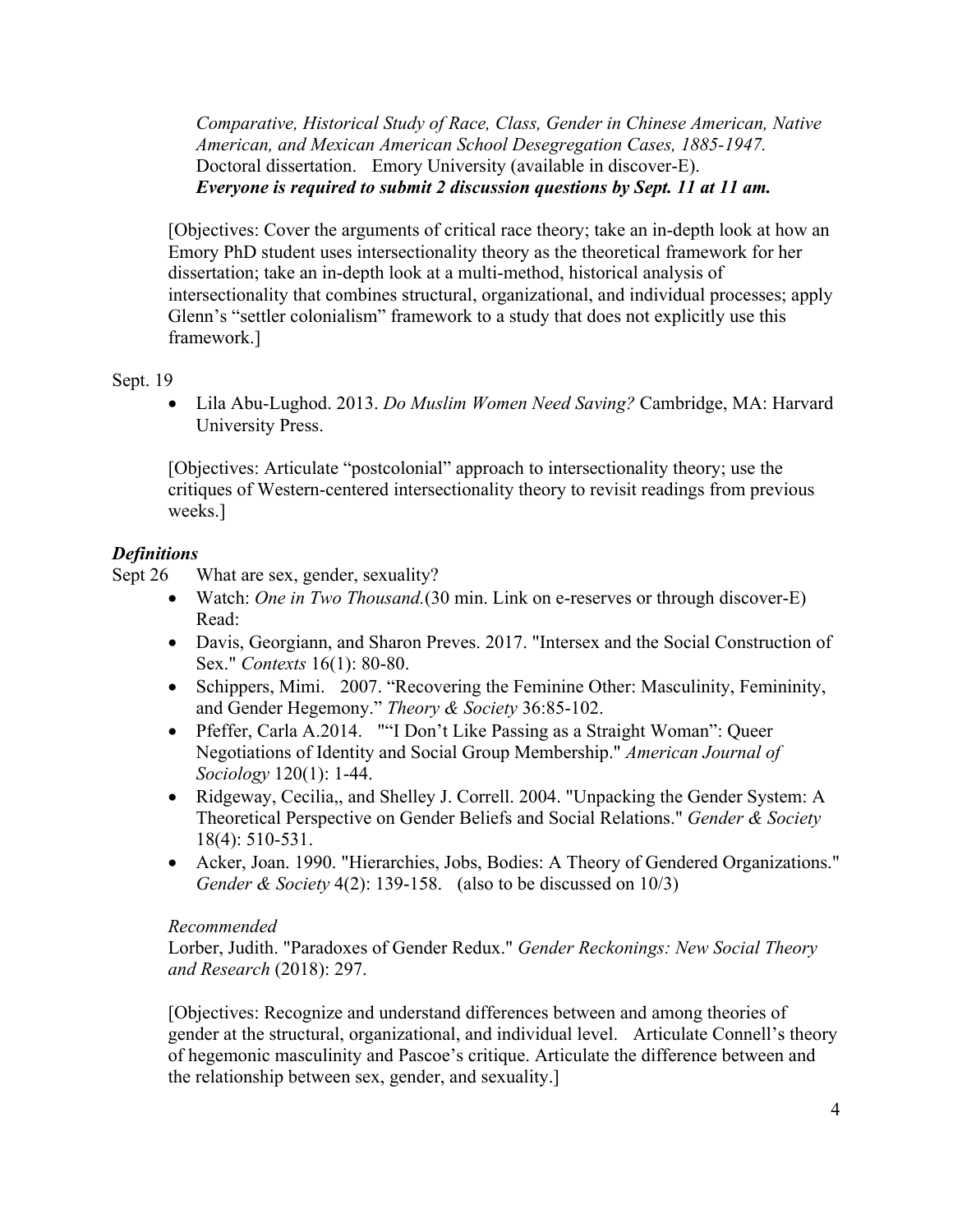Oct. 3 What is race?

- DuBois, W.E.B. *The Souls of Black Folk.*
- Ray, Victor. 2019. "A Theory of Racialized Organizations." *American Sociological Review*, 84(1), 26–53*.* https://doi.org/10.1177/0003122418822335
- Quisumbing King, Katrina. 2019. "Re-centering US Empire: A Structural Perspective on the Color Line." *Sociology of Race and Ethnicity* 5(1): 11-25.
- Stewart, Quincy Thomas and Abigail A. Sewell. 2016. "Quantifying Race: On Methods for Analyzing Social Inequality." Pp. 209-234 in John H. Stanfield, II (ed). *Rethinking Race and Ethnicity in Research Methods.* Walnut Creek, CA: Left Coast Press. [you can skip the equations in this paper]

*Recommended:* Bonilla-Silva E. 1997. "Rethinking Racism: Toward a Structural Interpretation". Am. Sociol. Rev. 62:465–80.

Saperstein, Aliya, Andrew Penner and Ryan Light. 2013. "Racial Formation in Perspective: Connecting Individuals, Institutions, and Power Relations." *Annual Review of Sociology* 39:359-378.

[Objectives: Interrogate Du Bois' theory of the "color line," and his concepts of double consciousness and the veil. Recognize and understand differences between and among theories of race at 3 levels: structural, organizational, individual; build skills in analyzing current data describing some of the racial inequality in the U.S. described by Du Bois, compare theories of race with theories of gender]

Oct 10 What is class?

- Cottom, Tressie. 2019. *Thick.* "The Price of Fabulousness" and "Black is Over (or, Special Black)"
- Tatum, Katharine and Irene Browne. 2018. "The Best of Both Worlds: One-up Assimilation Strategies among Middle-class Latino Immigrants." *Poetics.*
- McDermott, Elizabeth. 2006. "Surviving in Dangerous Places: Lesbian Identity Performances in the Workplace, Social Class and Psychological Health." *Feminism & Psychology* 16(2): 193-211.
- Bridges, Khiara M. 2018. "Excavating Race-Based Disadvantage among Class-Privileged People of Color." Harvard Civil Rights-Civil Liberties Law Review, vol. 53, no. 1:65-130.
- Gopal, Meena. 2012. "Caste, Sexuality and Labour: The Troubled Connection." *Current Sociology* 60(2):222-238.

[Objectives: Identify and critically evaluate cultural and economic definitions of "class." Articulate the differences between and relations across "class" and "caste," and "class" and "status." Interrogate whether and how definitions of social class are applicable across different countries and locales. Critically analyze the links between "class" at the level of social structure and the level of individual experience.]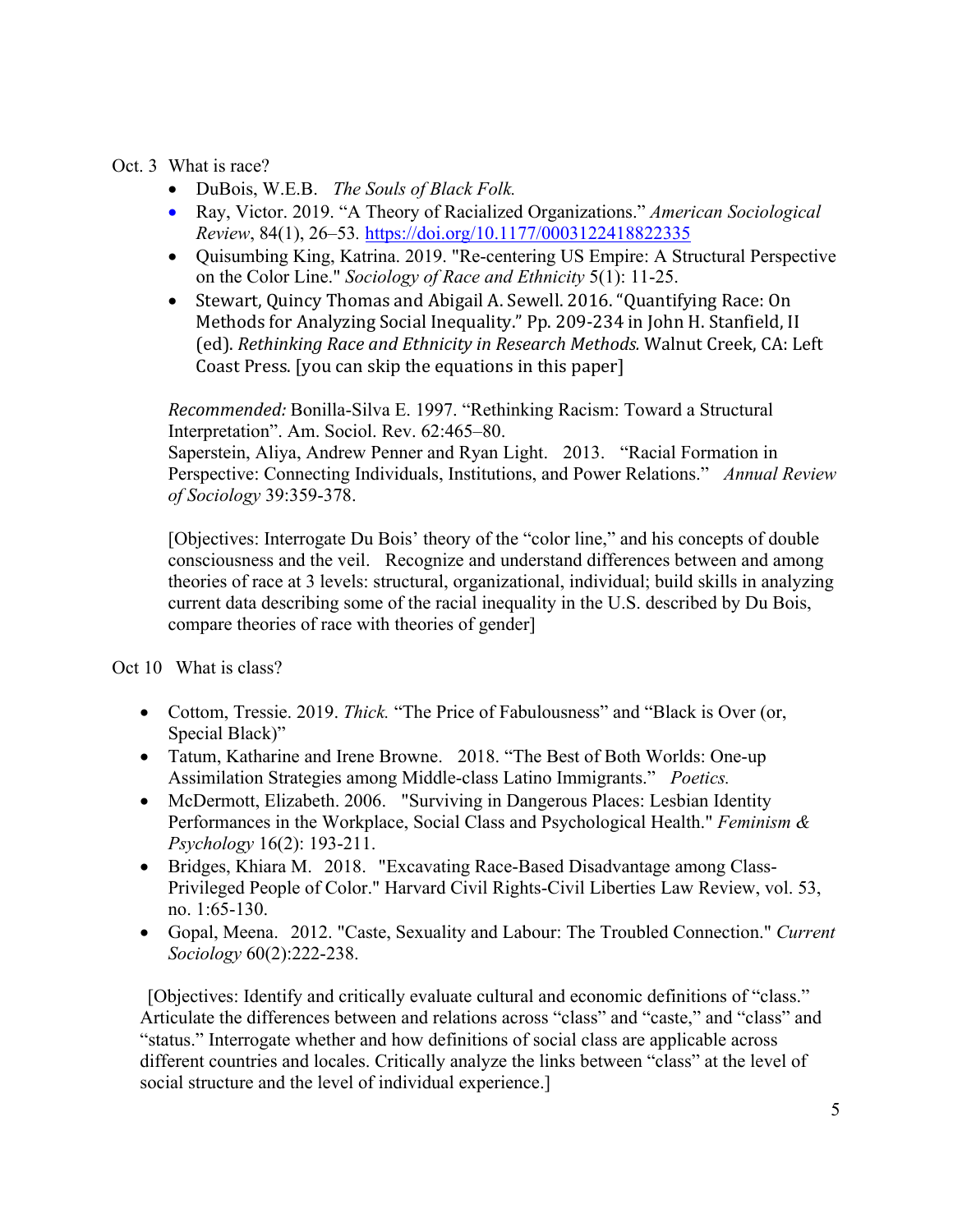## **10/11: DUE DATE FOR FINAL PAPER TOPIC**

# *Methods to Empirically Research Intersectionality*

Oct 17

- McCall, Leslie. 2003. "Managing the Complexity of Intersectionality." *Signs.*
- Rios, Victor M., Nikita Carney, and Jasmine Kelekay. "Ethnographies of Race, Crime, and Justice: Toward a Sociological Double-consciousness." *Annual Review of Sociology* 43 (2017): 493-513.
- Best Amy. 2003. "Doing Race in the Context of Feminist Interviewing: Constructing Whiteness through Talk". *Qualitative Inquiry* 9:895–914.
- Choo, Hae Yeon and Myra Marx Ferree. 2010. "Practicing Intersectionality in Sociological Research: A Critical Analysis of Inclusions, Interactions, and Institutions in the Study of Inequalities." *Sociological Theory* 28 (2): 129–49.
- Narayan, Uma. 1997. "Cross-Cultural Connections, Border Crossing, and 'Death by Culture.' Thinking about Dowry Murders in India and Domestic Violence Murders in the United States." In *Dislocating Cultures: Identities, Traditions, and Third World Feminisms*

[Objectives: Identify the challenges inherent in designing a study to research processes and outcomes from an intersectional perspective. Compare and critically assess the assumptions, strengths, and weaknesses of quantitative and qualitative methodological approaches to researching intersectionality. Determine what approach and what types of data are best suited to answer your own research question]

# **HOW DO INTERSECTING SYSTEMS OF POWER AND DISADVANTAGE ORGANIZE INSTITUTIONS AND SHAPE IDENTITY AND EXPERIENCE? HOW CAN IDENTITY AND EXPERIENCE SHAPE INTERSECTING SYSTEMS OF POWER?**

# *Bodies (and Health)*

Oct. 24

- Cottom, Tressie McMillan. 2019. "Dying to be Competent."
- Ridgeway, Cecilia L. "Gender, Status, and Leadership." 2001. *Journal of Social issues* 57(4): 637-655.
- Frederick, Angela. 2017. "Risky Mothers and the Normalcy Project: Women with Disabilities Negotiate Scientific Motherhood." *Gender & Society* 31(1):74-95.
- Pande, Amrita. 2010. "Commercial Surrogacy in India: Manufacturing a Perfect Mother-Worker." *Signs.* 35(4): 969-992.
- Sewell, Abigail A. 2016. "The Racism-Race Reification Process: A Mesolevel Political Economic Framework for Understanding Racial Health Disparities." *Sociology of Race and Ethnicity* 2(4):402-432.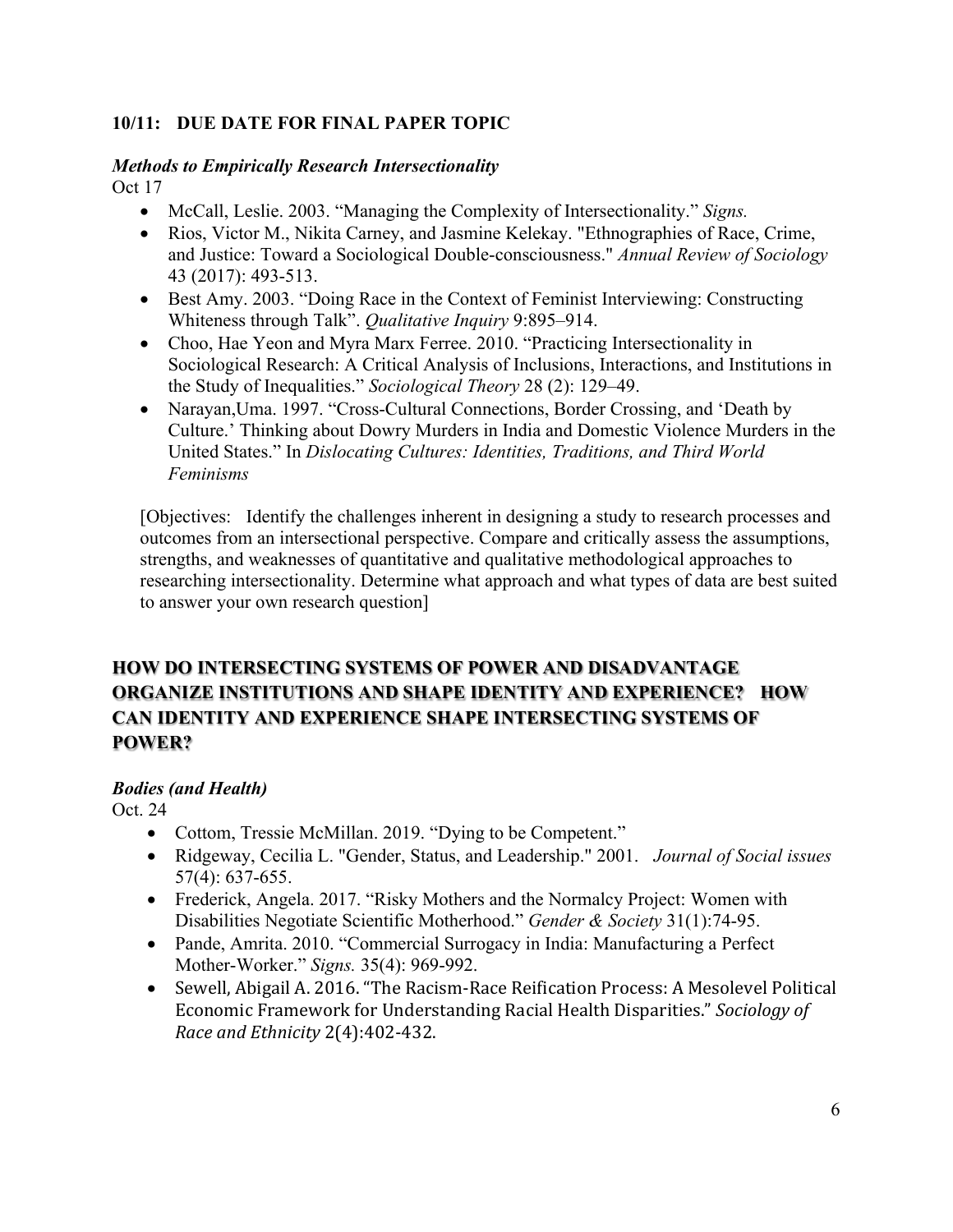[Objectives: Compare the Cottom and Ridgeway readings. In particular, evaluate whether Ridgeway's expectations states theory explains the experiences described by Cottom in "Dying to Be Competent." Understand perspectives that investigate the social construction of parenthood, and critically evaluate perspectives that focus on how social institutions "produce" particular types of "subjects." Identify the challenges and importance of studying health outcomes from an intersectional perspective]

# *Bodies (and "Beauty")*

Oct. 31

- Cottom, Tressie McMillan. 2019. *Thick.* "In the Name of Beauty."
- Craig, Maxine Leeds. 2006. "Race, Beauty and the Tangled Knot of a Guilty Pleasure." *Feminist Theory* 7(2):159-177.
- Wilkins AC. 2004. "Puerto Rican Wannabes—Sexual Spectacle and the Marking of Race, Class, and Gender Boundaries". *Gender & Society* 18:103–21
- Williams et al. 2013. "Trans Men: Embodiments, Identities and Sexualities." *Sociological Forum* 2.
- Lindsay-Dennis, LaShawnda. 2015. "Black Feminist-womanist Research Paradigm: Toward a Culturally Relevant Research Model Focused on African American Girls." *Journal of Black Studies* 46(5): 506-520.

[Objectives: Critically analyze and compare Cottom's discussion of Black women and beauty standards with Craig's arguments. Articulate how sexuality, race, class and gender influence the social definitions and constructions of "desirable" bodies.]

# *Families and Schools*

Nov 7

- Curl, Heather, Annette Lareau, and Tina Wu. 2018. "Cultural Conflict: The Implications of Changing Dispositions Among the Upwardly Mobile." *Sociological Forum*, vol. 33, no. 4, pp. 877-899.
- Collins, Patricia Hill. 2000. "Gender, Black Feminism, and Black Political Economy." *The Annals of the American Academy of Political and Social Science* 568:41-53.
- Lopez, Nancy. 2002. Latinas and Latinos in High School: Re-writing Race and Gender Lessons in the Classroom. *Teachers College Record* 104(6):1187-1203.
- Lareau, Annette, and Wesley Shumar. 1996. "The Problem of Individualism in Family-School Policies." *Sociology of Education* 24.

[Objectives: Describe the theoretical tension between "structure" and "agency," and apply these concepts to readings about family and schools. Critically engage the concept of "Black feminist epistemology," in relation to studies of the family. Explain how family relations can reproduce and challenge intersecting binaries of: gender/sexuality/race/class. Apply concepts from previous weeks (culture vs. structure; levels of analysis) to current readings]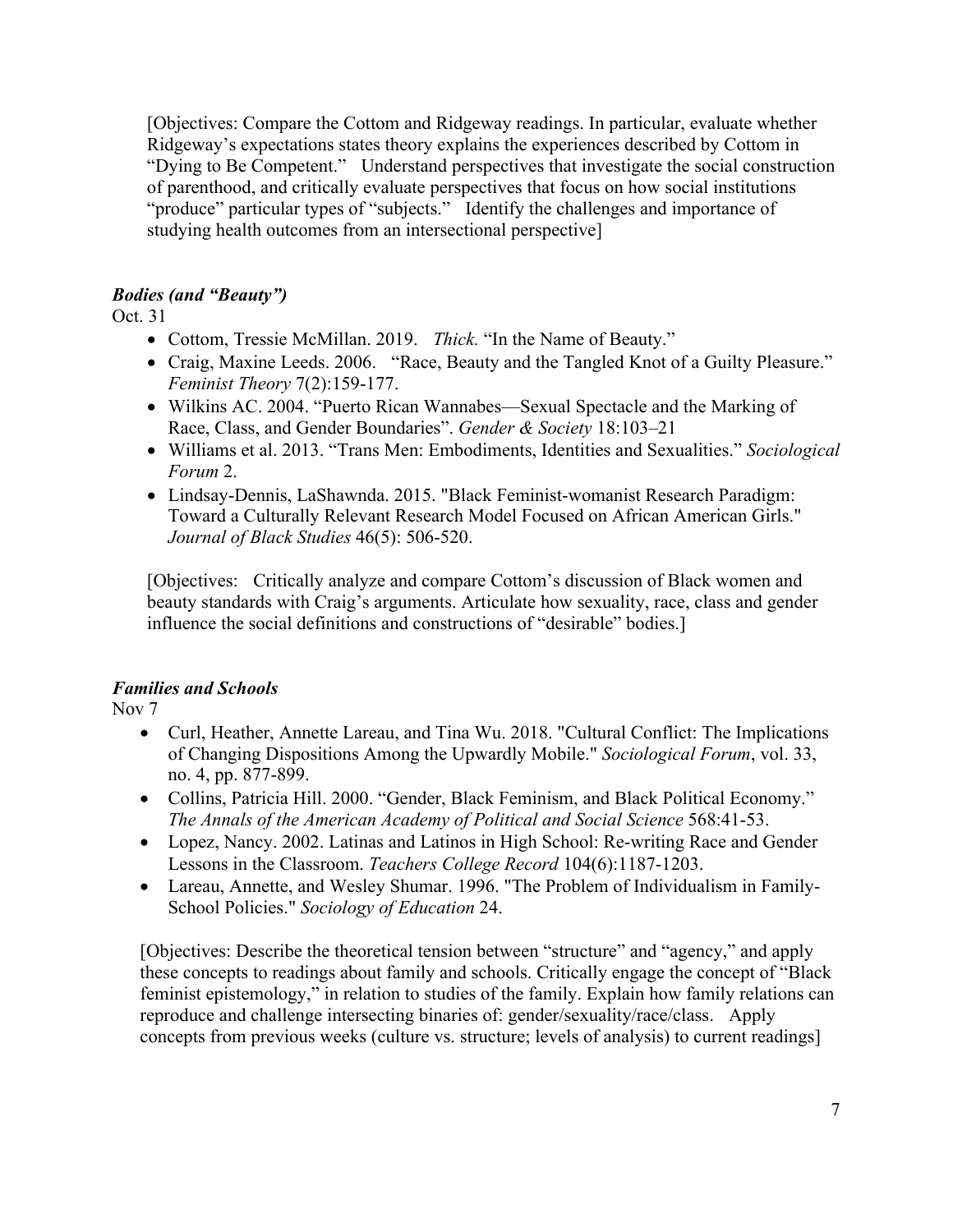### *Work and Organizations*

Nov 14

- Durr, Marlese, and Adia M. Harvey Wingfield. 2011. "Keep your 'N' in check: African American women and the interactive effects of etiquette and emotional labor." *Critical Sociology* 37(5): 557-571.
- Brumley, Krista. 2014. "The Gendered Ideal Worker Narrative: Professional Women's and Men's Work Experiences in the New Economy at a Mexican Company." *Gender & Society.* 28(6): 799-823.
- Pedulla, David. 2014. "The Positive Consequences of Negative Stereotypes: Race, Sexual Orientation, and the Job Application Process. *Social Psychology Quarterly* 77(1):75-94.
- Emmanuel David. 2015. "Purple-collar labor: Transgender Workers and Queer Value at Global Call Centers in the Philippines." *Gender & Society.* 29(2): 169-194.
- Aptekar S. 2009. Organizational Life and Political Incorporation of Two Asian Immigrant Groups: A Case Study." *Ethnic & Racial Studies* 32:1511–33.
- Tinkler, Justine, Jun Zhao, Yan Li and Cecilia Ridgeway. 2019. "Honorary Whites? Asian American Women and the Dominance Penalty." *Socius* 5:1-13.

[Objectives: Interrogate how intersections of gender and race influence experiences in the workplace, and the conditions that shape that experience; critically engage with arguments about conditions in which individuals in multiple marginalized social positions could experience "advantage" in the workplace]

# **Nov 18 OUTLINE DUE**

# *Immigration*

Nov. 21

- Choo, Hae Yeon. 2013. "The Cost of Rights: Migrant Women, Feminist Advocacy, and Gendered Morality in South Korea." *Gender & Society* 27(4): 445–68. doi:10.1177/0891243213483896.
- Carrillo, Héctor, and Jorge Fontdevila. 2014. "Border Crossings and Shifting Sexualities among Mexican Gay Immigrant Men: Beyond Monolithic Conceptions." *Sexualities* 17, 8: 919–38.
- Collier, Megan, and Meghan Daniel. 2019. "The Production of Trans Illegality: Cisnormativity in the US Immigration System." *Sociology Compass*: e12666.
- Bashi V. 2004. "Globalized anti-blackness: transnationalizing Western immigration law, policy, and practice." Ethn. Racial Stud. 27:584–606

Nov. 28 \*\*\*\*\*\*\*\*\* THANKSGIVING \*\*\*\*\*\*\*\*\*\*\*

### *Politics and Social Movements*

Dec<sub>5</sub>